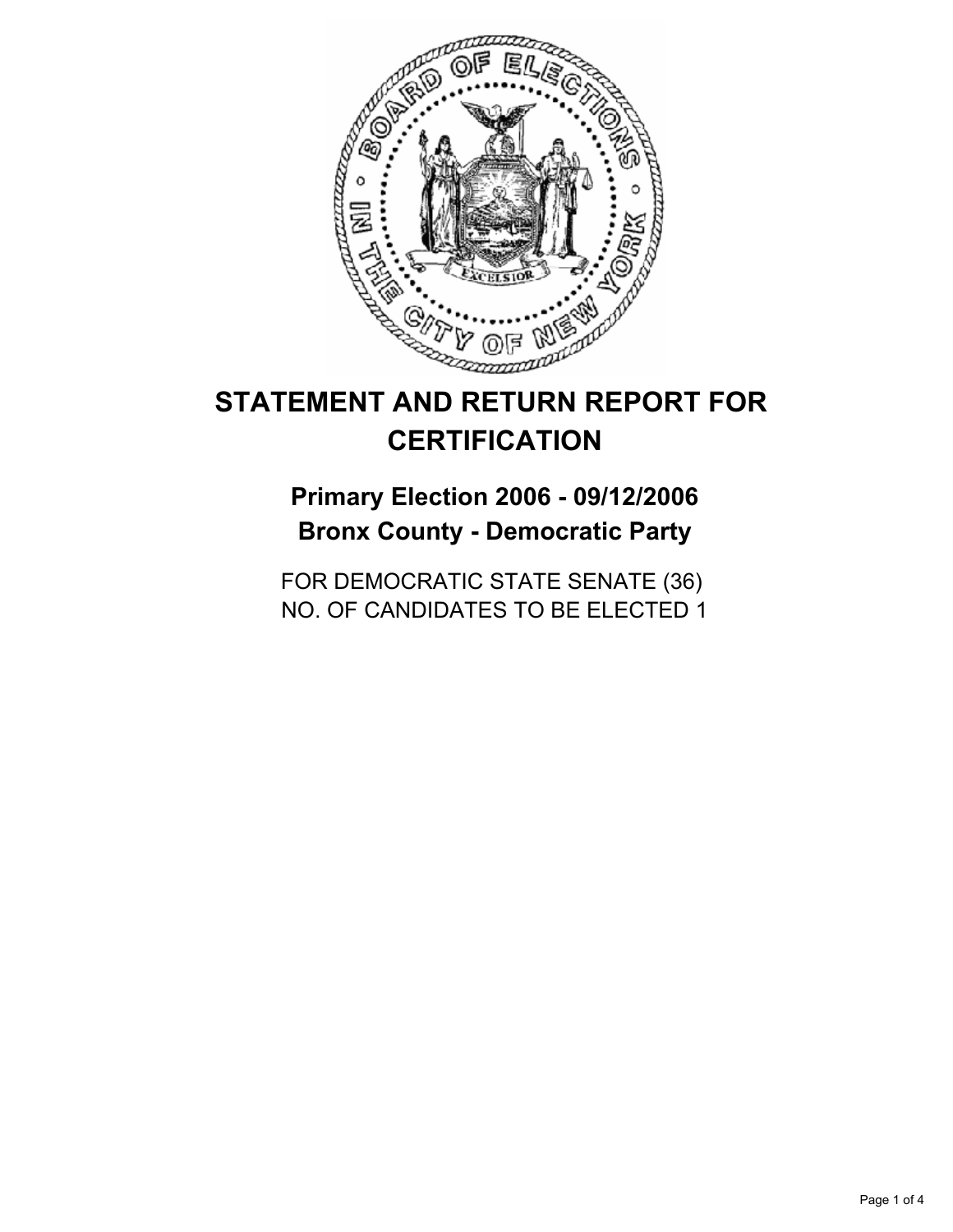

## **ASSEMBLY DISTRICT 76**

| <b>TOTAL VOTES</b>     | 435 |
|------------------------|-----|
| <b>CRYSTAL WADE</b>    | 126 |
| <b>RUTH H THOMPSON</b> | 309 |
| AFFIDAVIT              | b   |
| ABSENTEE/MILITARY      | 17  |
| <b>EMERGENCY</b>       | 0   |

## **ASSEMBLY DISTRICT 77**

| <b>TOTAL VOTES</b>     | 956 |
|------------------------|-----|
| <b>CRYSTAL WADE</b>    | 202 |
| <b>RUTH H THOMPSON</b> | 754 |
| AFFIDAVIT              | 16  |
| ABSENTEE/MILITARY      | 36  |
| <b>EMERGENCY</b>       | 0   |

#### **ASSEMBLY DISTRICT 79**

| <b>EMERGENCY</b>       | O     |
|------------------------|-------|
| ABSENTEE/MILITARY      | 87    |
| AFFIDAVIT              | 53    |
| <b>RUTH H THOMPSON</b> | 1,673 |
| <b>CRYSTAL WADE</b>    | 743   |
| <b>TOTAL VOTES</b>     | 2,416 |

#### **ASSEMBLY DISTRICT 80**

| <b>EMERGENCY</b>       |     |
|------------------------|-----|
| ABSENTEE/MILITARY      | 11  |
| AFFIDAVIT              | 11  |
| <b>RUTH H THOMPSON</b> | 387 |
| <b>CRYSTAL WADE</b>    | 94  |
| <b>TOTAL VOTES</b>     | 481 |

#### **ASSEMBLY DISTRICT 81**

| <b>EMERGENCY</b>   | 0   |
|--------------------|-----|
| ABSENTEE/MILITARY  | 8   |
| AFFIDAVIT          | 8   |
| RUTH H THOMPSON    | 149 |
| CRYSTAL WADE       | 51  |
| <b>TOTAL VOTES</b> | 200 |

#### **ASSEMBLY DISTRICT 82**

| <b>EMERGENCY</b>    | 21    |
|---------------------|-------|
| ABSENTEE/MILITARY   | 138   |
| AFFIDAVIT           | 37    |
| RUTH H THOMPSON     | 3,232 |
| <b>CRYSTAL WADE</b> | 816   |
| <b>TOTAL VOTES</b>  | 4,048 |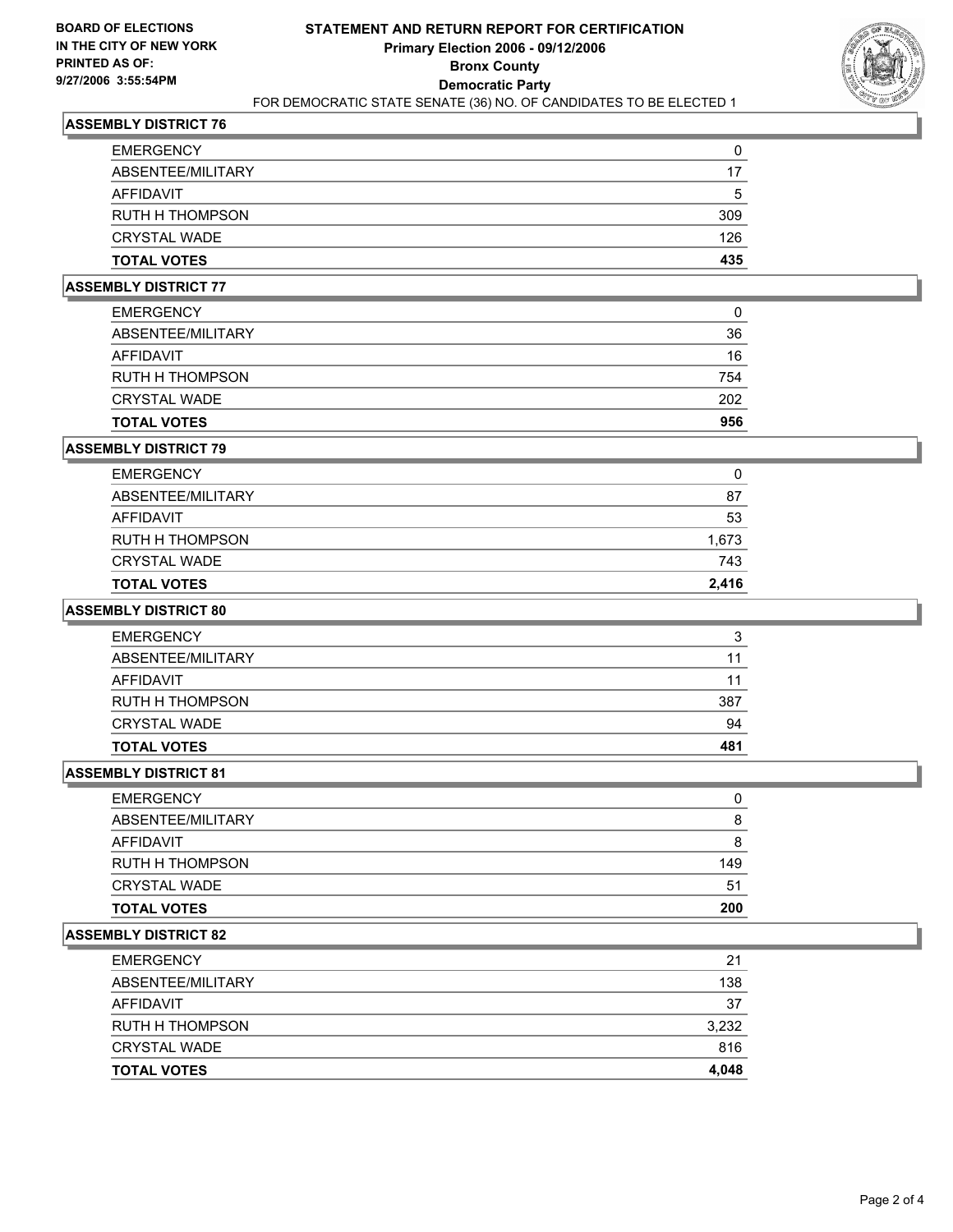

## **ASSEMBLY DISTRICT 83**

| <b>ASSEMBLY DISTRICT 86</b> |       |
|-----------------------------|-------|
| <b>TOTAL VOTES</b>          | 5,294 |
| <b>CRYSTAL WADE</b>         | 1,128 |
| <b>RUTH H THOMPSON</b>      | 4,166 |
| AFFIDAVIT                   | 93    |
| ABSENTEE/MILITARY           | 215   |
| <b>EMERGENCY</b>            | 0     |

| <b>TOTAL VOTES</b>     |  |
|------------------------|--|
| <b>CRYSTAL WADE</b>    |  |
| <b>RUTH H THOMPSON</b> |  |
| AFFIDAVIT              |  |
| ABSENTEE/MILITARY      |  |
| <b>EMERGENCY</b>       |  |